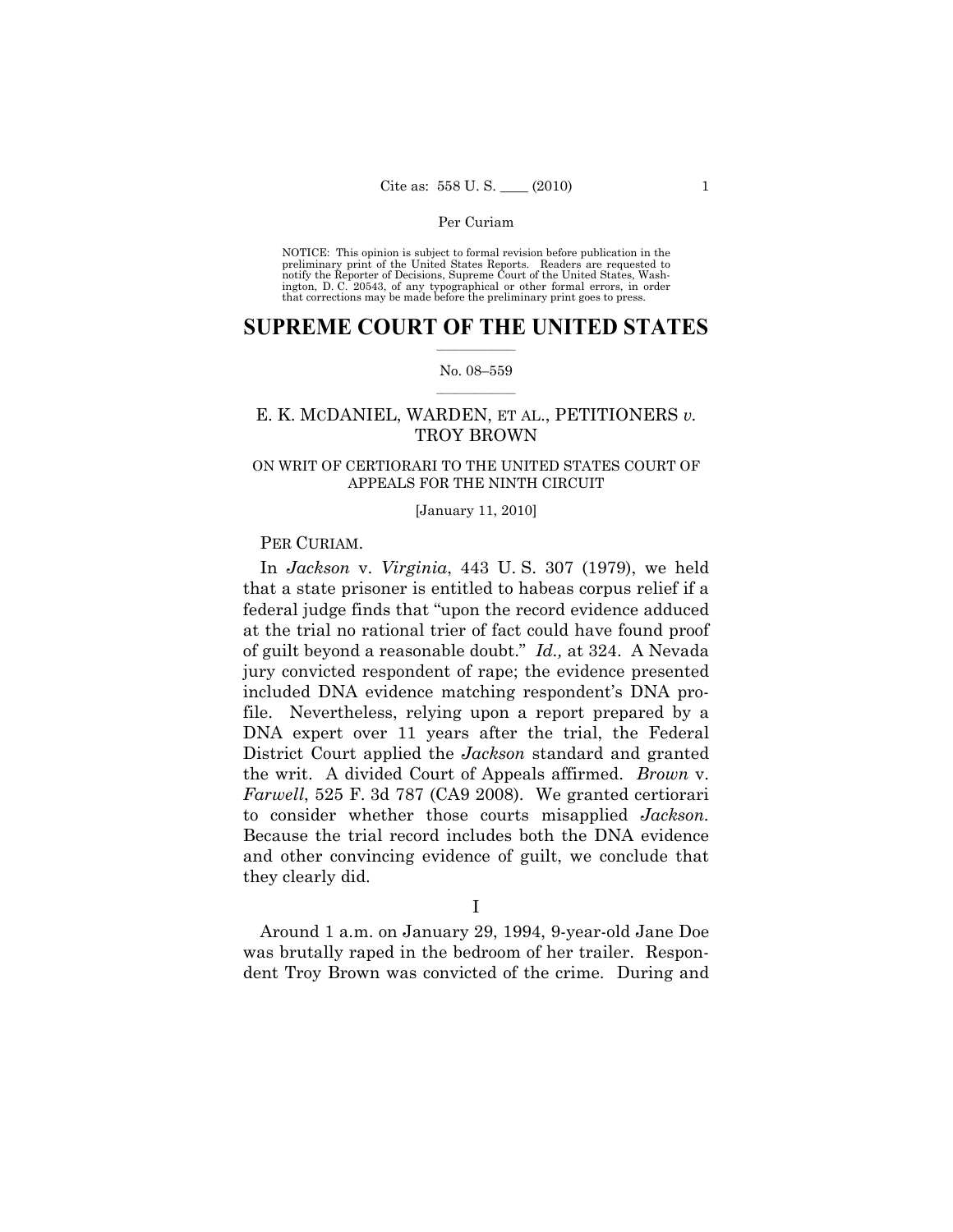## Per Curiam

since his trial, respondent has steadfastly maintained his innocence.1 He was, however, admittedly intoxicated when the crime occurred, and after he awoke on the following morning he told a friend "'he wished that he could remember what did go on or what went on.'" App. 309.

Troy and his brother Travis resided near Jane Doe in the same trailer park. Their brother Trent and his wife Raquel lived in the park as well, in a trailer across the street from Jane Doe's. Both Troy and Trent were acquainted with Jane Doe's family; Troy had visited Jane Doe's trailer several times. Jane did not know Travis. The evening of the attack, Jane's mother, Pam, took Jane to Raquel and Trent's trailer to babysit while the three adults went out for about an hour. Raquel and Trent returned at about 7:30 p.m. and took Jane home at about 9:30 p.m. Pam stayed out and ended up drinking and playing pool with Troy at a nearby bar called the Peacock Lounge. Troy knew that Jane and her 4-year-old sister were home alone because he answered the phone at the bar when Jane called for her mother earlier that evening.

Troy consumed at least 10 shots of vodka followed by beer chasers, and was so drunk that he vomited on himself while he was walking home after leaving the Peacock at about 12:15 a.m. Jane called her mother to report the rape at approximately 1 a.m. Although it would have taken a sober man less than 15 minutes to walk home, Troy did not arrive at his trailer until about 1:30 a.m. He was wearing dark jeans, a cowboy hat, a black satin jacket, and boots. Two witnesses saw a man dressed in dark jeans, a cowboy hat, and a black satin jacket stum-

<sup>&</sup>lt;sup>1</sup>He denied involvement when a police officer claimed (wrongly) that the police had found his fingerprints in Jane's bedroom, and he even denied involvement when the sentencing judge told him that acceptance of responsibility would garner him leniency.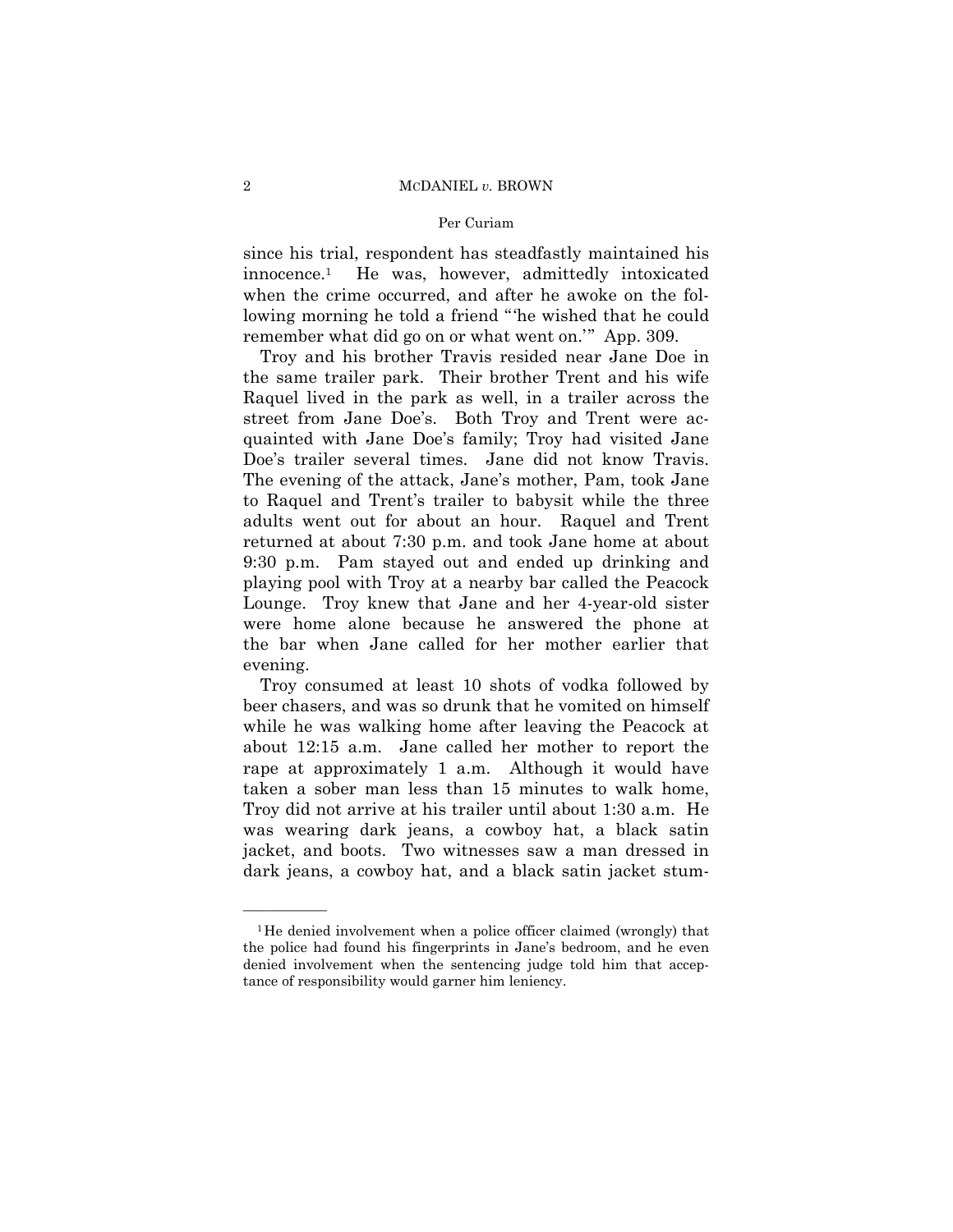bling in the road between the two trailers shortly after 1 a.m.

The bedroom where the rape occurred was dark, and Jane was unable to conclusively identify her assailant. When asked whom he reminded her of, she mentioned both Troy and his brother Trent. Several days after the rape, she identified a man she saw on television (Troy) as her assailant but then stated that the man who had sent flowers attacked her. It was Trent and Raquel who had sent her flowers, not Troy. She was unable to identify Troy as her assailant out of a photo lineup, and she could not identify her assailant at trial. The night of the rape, however, she said her attacker was wearing dark jeans, a black jacket with a zipper, boots, and a watch. She also vividly remembered that the man "stunk real, real bad" of "cologne, or some beer or puke or something." *Id.,* at 172– 173.

Some evidence besides Jane's inconsistent identification did not inculpate Troy. Jane testified that she thought she had bitten her assailant, but Troy did not have any bite marks on his hands when examined by a police officer approximately four hours after the attack. Jane stated that her assailant's jacket had a zipper (Troy's did not) and that he wore a watch (Troy claimed he did not). Additionally, there was conflicting testimony as to when Troy left the Peacock and when Pam received Jane's call reporting the rape. The witnesses who saw a man stumbling between the two trailers reported a bright green logo on the back of the jacket, but Troy's jacket had a yellow and orange logo. Finally, because Jane thought she had left a night light on when she went to bed, the police suspected the assailant had turned off the light. The only usable fingerprint taken from the light did not match Troy's and the police did not find Troy's fingerprints in the trailer.

Other physical evidence, however, pointed to Troy. The police recovered semen from Jane's underwear and from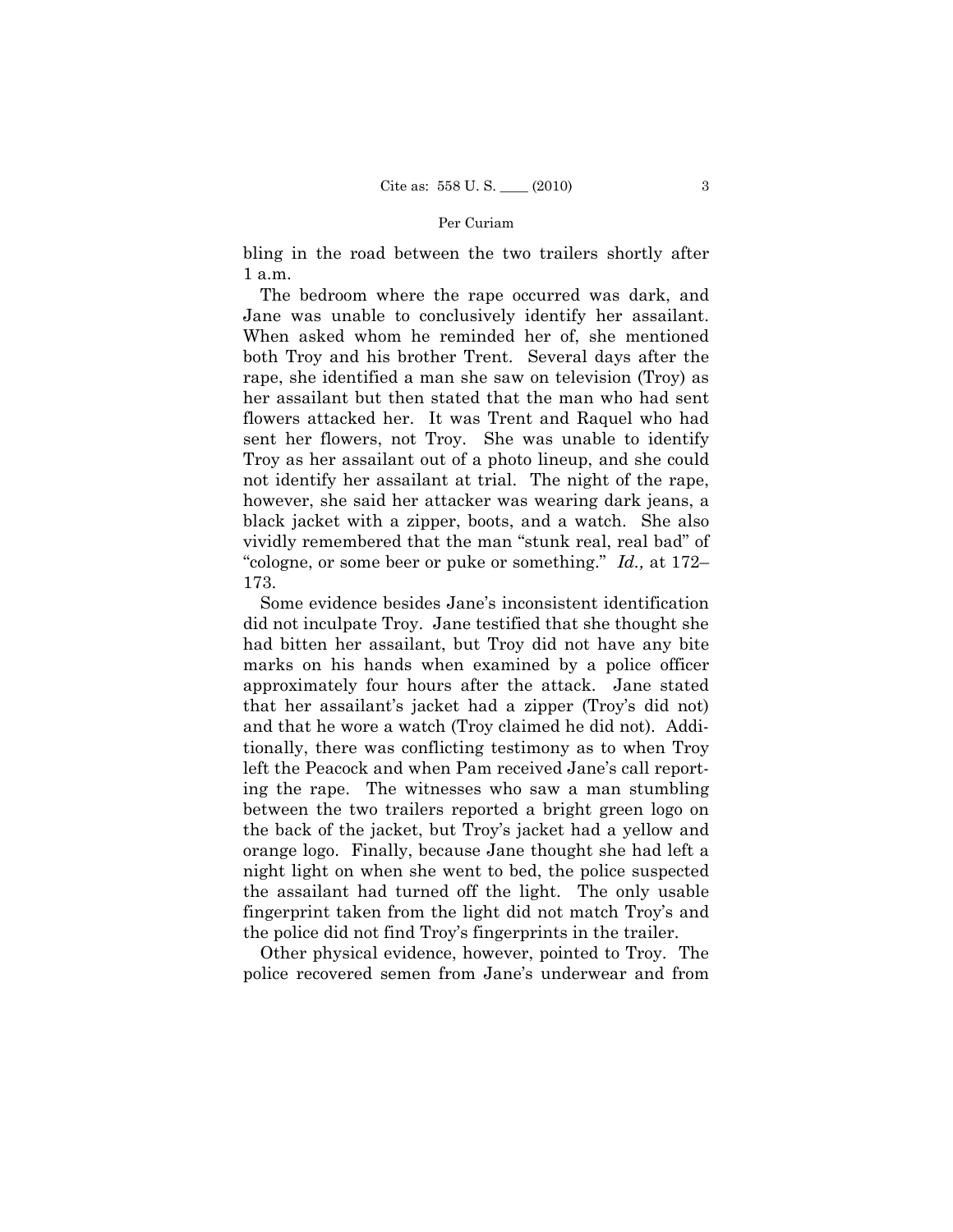## Per Curiam

the rape kit. The State's expert, Renee Romero, tested the former and determined that the DNA matched Troy's and that the probability another person from the general population would share the same DNA (the "random match probability") was only 1 in 3,000,000. Troy's counsel did not call his own DNA expert at trial, although he consulted with an expert in advance who found no problems with Romero's test procedures. At some time before sentencing, Troy's family had additional DNA testing done. That testing showed semen taken from the rape kit matched Troy's DNA, with a random match probability of 1 in 10,000.

The jury found Troy guilty of sexual assault and sentenced him to life with the possibility of parole after 10 years.2 On direct appeal, the Nevada Supreme Court considered Troy's claim that his conviction was not supported by sufficient evidence, analyzing "whether the jury, acting reasonably, could have been convinced of [Troy's] guilt beyond a reasonable doubt." *Brown* v. *Nevada*, 113 Nev. 275, 285, 934 P. 2d 235, 241 (1997) *(per curiam)*. The court rejected the claim, summarizing the evidence of guilt as follows:

"Testimony indicated that Troy left the bar around

<sup>2</sup>Under Nevada law at the time of the trial, the jury, rather than the judge, imposed the sentence for a sexual assault crime if it found the assault resulted in substantial bodily harm. Nev. Rev. Stat. Ann. §200.366(3) (Michie 1992). For an assault resulting in substantial bodily harm, the jury had the option of sentencing Troy to life without the possibility of parole or to life with eligibility for parole after 10 years. §200.366(2)(a). The jury elected the more lenient sentence. The judge sentenced Troy to life with the possibility of parole after 10 years on a second count of sexual assault, to run consecutively. The Nevada Supreme Court reversed Troy's conviction for one count of child abuse on double jeopardy grounds, and ordered resentencing on the second sexual assault count. *Brown* v. *Nevada*, 113 Nev. 275, 934 P. 2d 235 (1997) *(per curiam)*. On resentencing, the judge imposed the same sentence as before.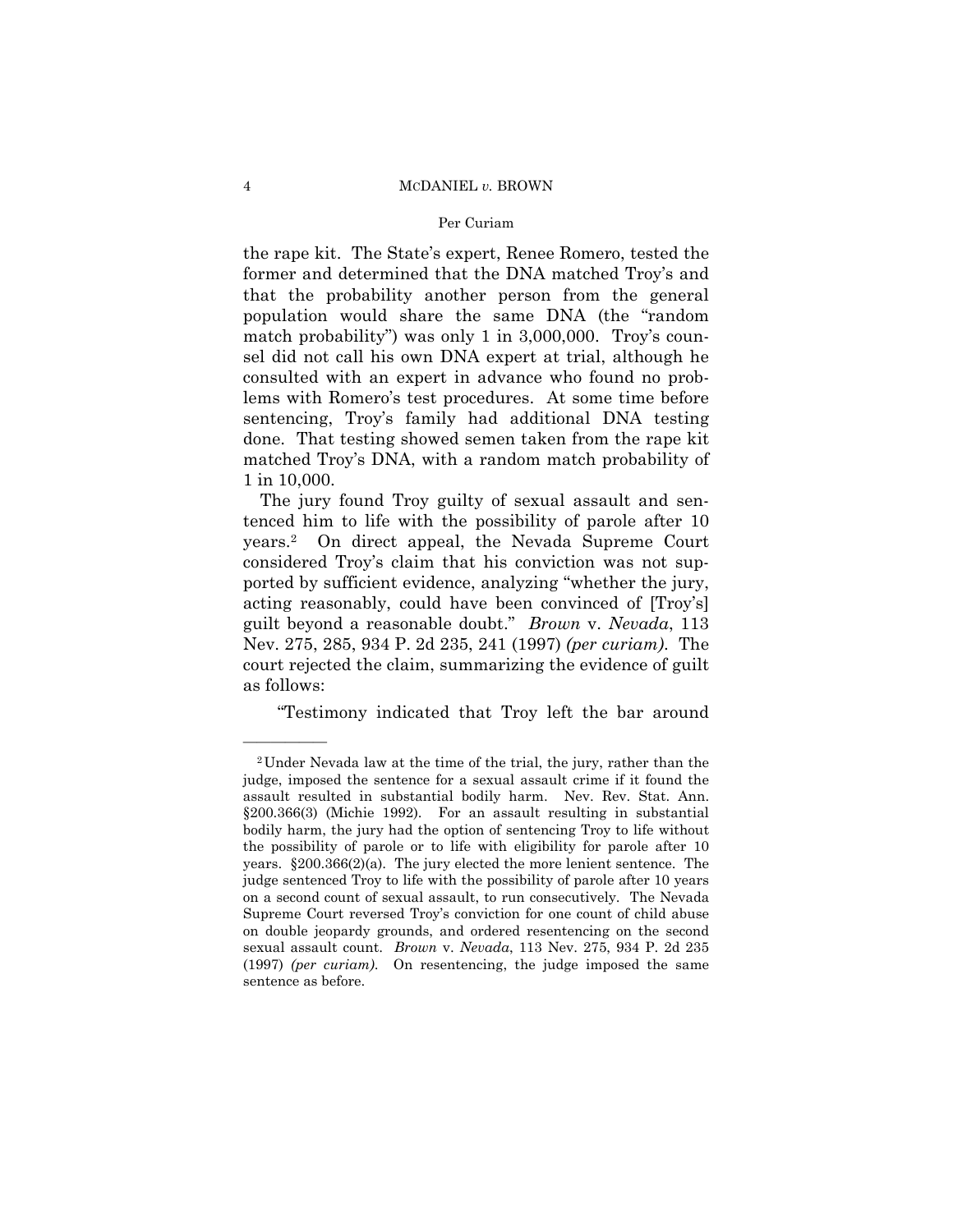12:15 a.m., that Troy lived relatively close to the bar, and that Troy lived very close to Jane Doe. Troy had enough time to get from the bar to Jane Doe's house and to assault Jane Doe before she made the telephone call to her mother at approximately 1:00 a.m. While Jane Doe could not identify her assailant, her description of his clothing was similar to what Troy was wearing; she also said that her assailant smelled like beer or vomit and testimony indicated that Troy had been drinking beer and had vomited several times that night. Furthermore, testimony indicated that Troy got home at approximately 1:30 a.m., which gave him enough time to assault Jane Doe. Additionally, [witnesses] testified that they saw someone resembling Troy in a black jacket and black hat stumbling in the road near Jane Doe's house at 1:05 a.m. Troy also washed his pants and shirt when he got home, arguably to remove the blood evidence from his clothes. Finally, the DNA evidence indicated that semen collected from Jane Doe's underwear matched Troy's and that only 1 in 3,000,000 other people had matching DNA (the second DNA test indicated that 1 in 10,000 people had matching DNA)." *Ibid.*, 934 P. 2d, at 241–242.

Respondent also argued on appeal that the trial court erred in failing to conduct a pretrial hearing to determine whether the DNA evidence was reliable. The court found respondent had not raised this issue in the trial court and concluded there was no plain error in the trial court's failure to conduct a hearing. *Id.*, at 284, 934 P. 2d, at 241.

In 2001, respondent sought state postconviction relief, claiming, *inter alia,* that his trial counsel was constitutionally ineffective for failing to object to the admission of the DNA evidence. He argued that there were a number of foundational problems with the DNA evidence, and that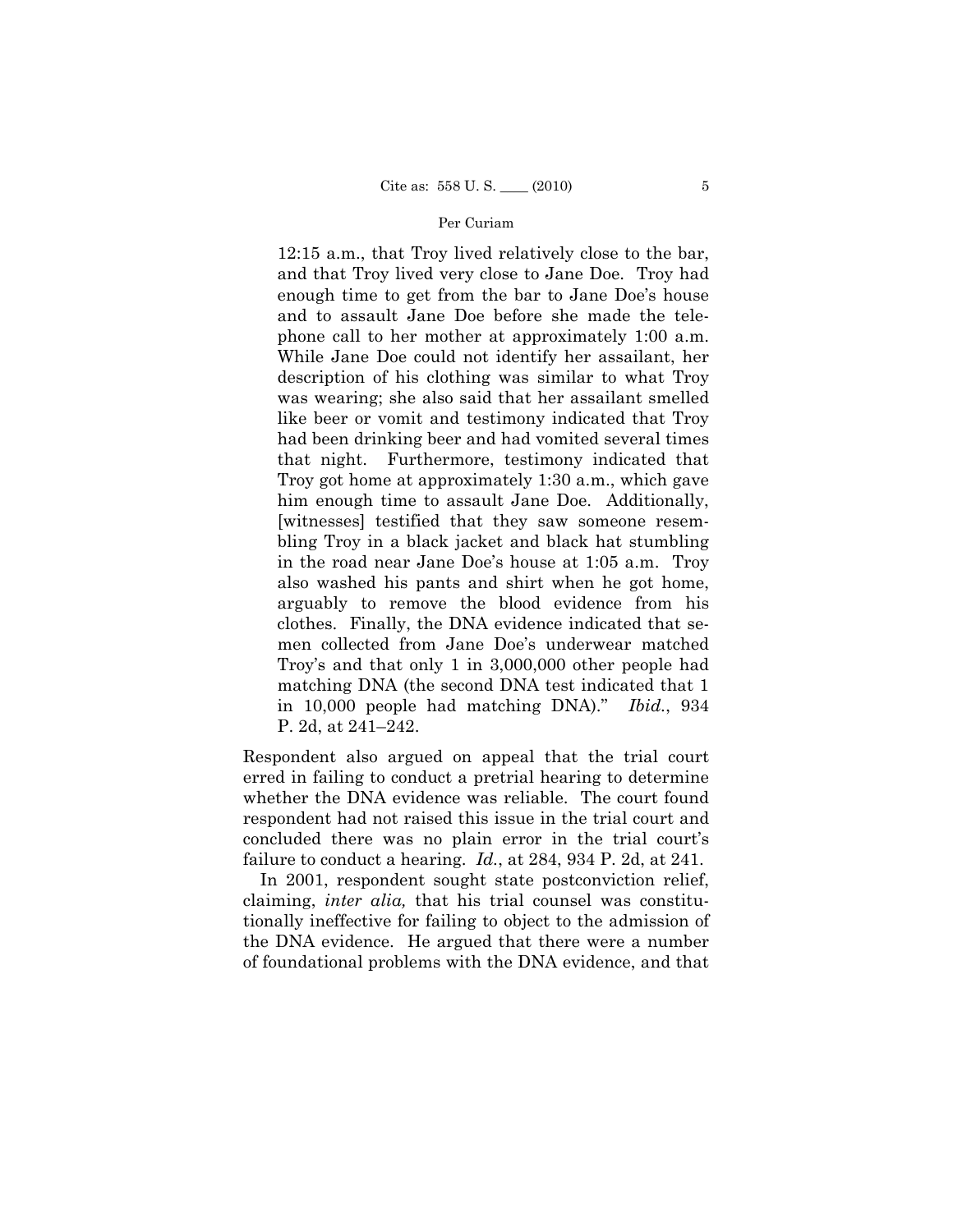## Per Curiam

if trial counsel had objected, the evidence would have been excluded or at least its importance diminished. He noted that because trial counsel "totally failed to challenge the DNA evidence in the case," counsel "failed to preserve valid issues for appeal." App. 1101. The state postconviction court denied relief, *id.,* at 1489–1499, and the Nevada Supreme Court affirmed, *id.,* at 1500–1506.

Respondent thereafter filed this federal habeas petition, claiming there was insufficient evidence to convict him on the sexual assault charges and that the Nevada Supreme Court's rejection of his claim was both contrary to, and an unreasonable application of, *Jackson*. He did not bring a typical *Jackson* claim, however. Rather than argue that the totality of the evidence admitted against him at trial was constitutionally insufficient, he argued that some of the evidence should be excluded from the *Jackson* analysis. In particular, he argued that Romero's testimony related to the DNA evidence was inaccurate and unreliable in two primary respects: Romero mischaracterized the random match probability and misstated the probability of a DNA match among his brothers. Absent that testimony, he contended, there was insufficient evidence to convict him.

In support of his claim regarding the accuracy of Romero's testimony, respondent submitted a report prepared by Laurence Mueller, a professor in ecology and evolutionary biology (Mueller Report). The District Court supplemented the record with the Mueller Report, even though it was not presented to any state court, because "the thesis of the report was argued during post-conviction." *Brown*  v. *Farwell*, No. 3:03–cv–00712–PMP–VPC, 2006 WL 6181129, \*5, n. 2 (Nev., Dec. 14, 2006).

Relying upon the Mueller Report, the District Court set aside the "unreliable DNA testimony" and held that without the DNA evidence "a reasonable doubt would exist in the mind of any rational trier of fact." *Id.*, at \*7. The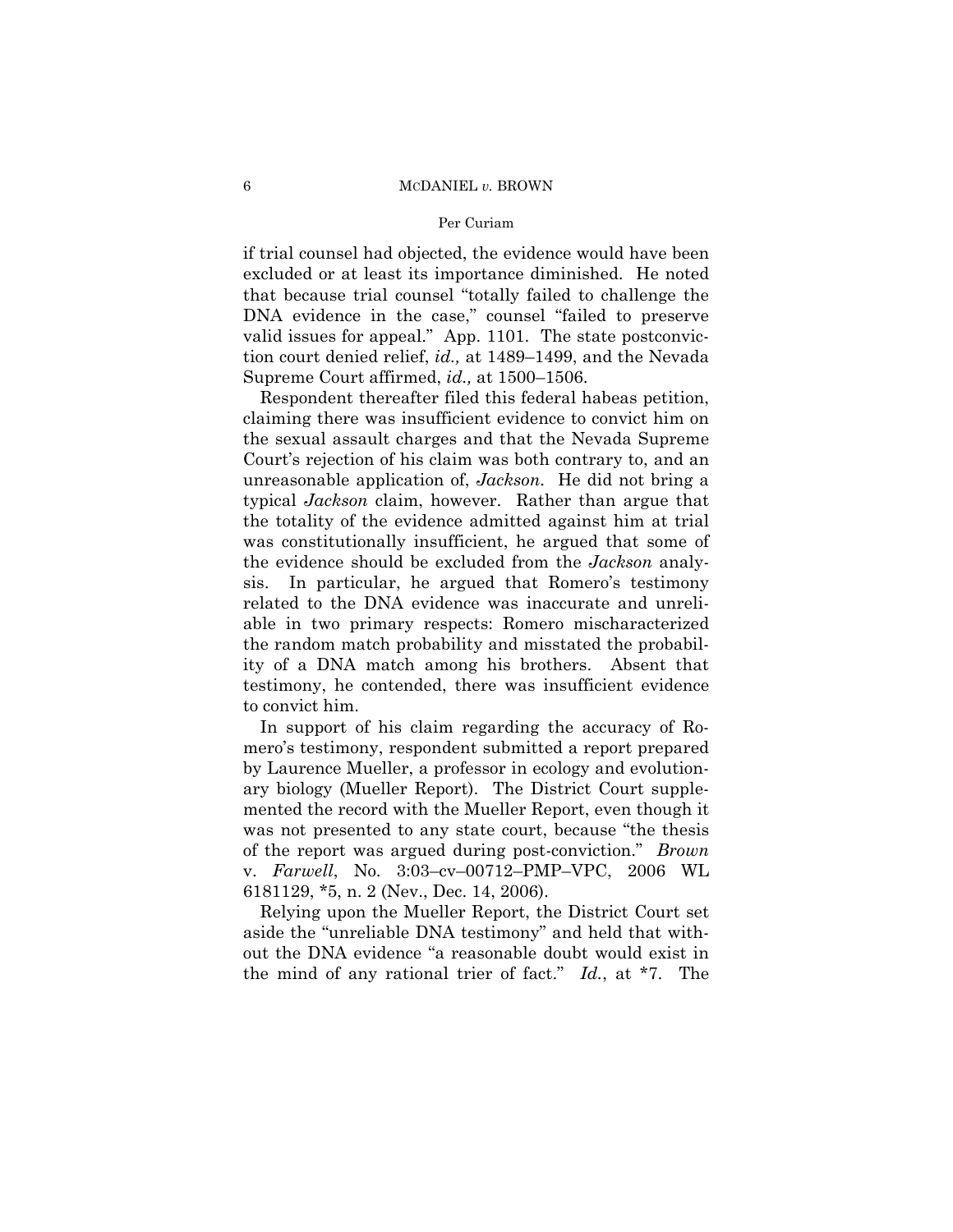court granted respondent habeas relief on his *Jackson*  claim.3

The Ninth Circuit affirmed. 525 F. 3d 787. The court held the Nevada Supreme Court had unreasonably applied *Jackson*. 525 F. 3d, at 798; see 28 U. S. C. §2254(d)(1). The Court of Appeals first reasoned "the admission of Romero's unreliable and misleading testimony violated Troy's due process rights," so the District Court was correct to exclude it. 525 F. 3d, at 797. It then "weighed the sufficiency of the remaining evidence," including the District Court's "catalogu[e] [of] the numerous inconsistencies that would raise a reasonable doubt as to Troy's guilt in the mind of any rational juror." *Ibid*. In light of the "stark" conflicts in the evidence and the State's concession that there was insufficient evidence absent the DNA evidence, the court held it was objectively unreasonable for the Nevada Supreme Court to reject respondent's insufficiency-of-the-evidence claim. *Id.*, at 798.

We granted certiorari, 555 U. S. \_\_\_ (2009), to consider two questions: the proper standard of review for a *Jackson*  claim on federal habeas, and whether such a claim may rely upon evidence outside the trial record that goes to the reliability of trial evidence.

# II

Respondent's claim has now crystallized into a claim about the import of two specific inaccuracies in the testimony related to the DNA evidence, as indicated by the Mueller Report. The Mueller Report does not challenge

<sup>3</sup>The District Court also granted habeas relief on respondent's claim that he was denied effective assistance of counsel with respect to his attorney's handling of the DNA evidence and failure to adequately investigate the victim's stepfather as an alternative suspect. *Brown* v. *Farwell*, No. 3:03–cv–00712–PMP–VPC, 2006 WL 6181129, \*9–\*10 (Nev., Dec. 14, 2006). The Court of Appeals did not consider those claims on appeal and they are not now before us.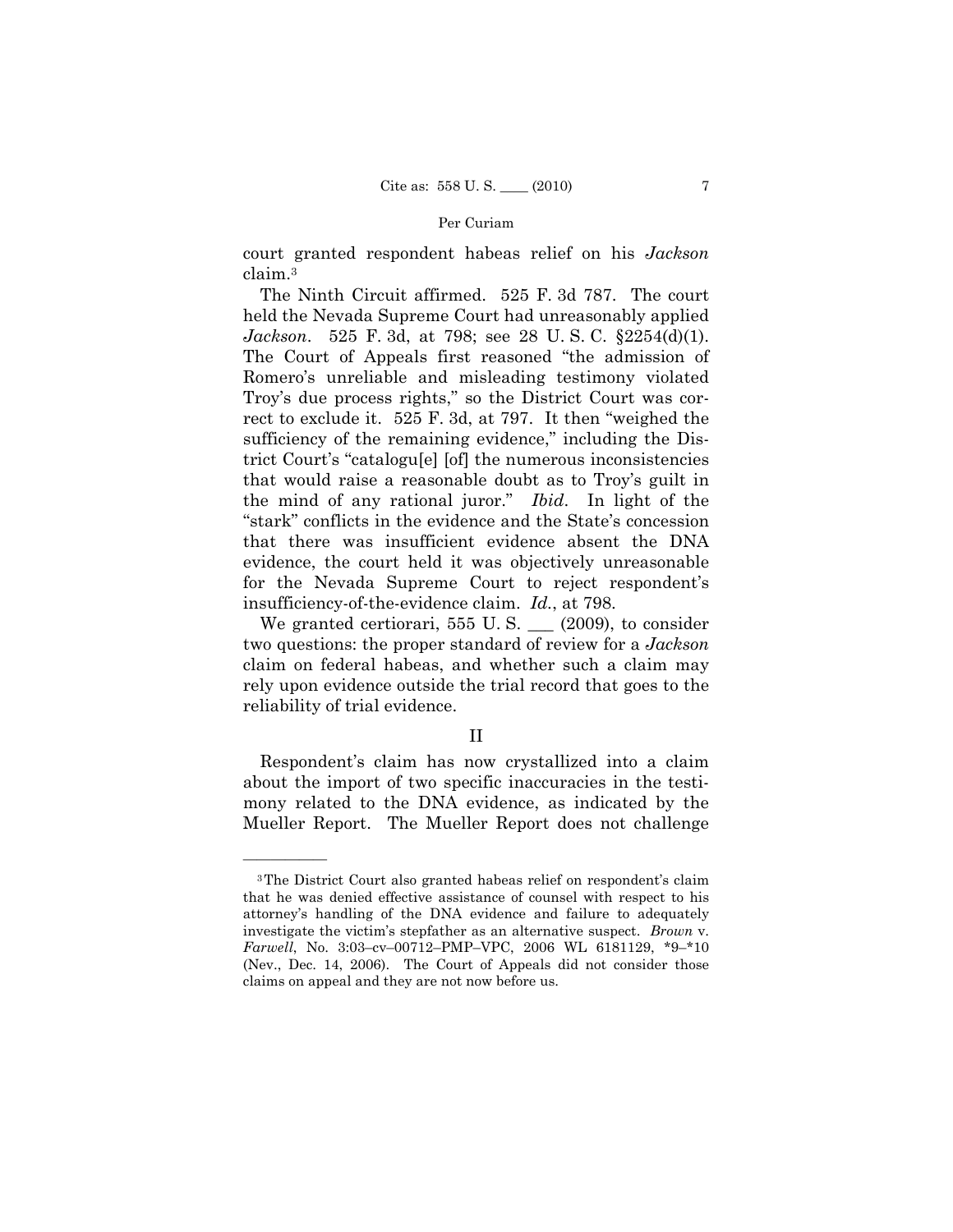## Per Curiam

Romero's qualifications as an expert or the validity of any of the tests that she performed. Mueller instead contends that Romero committed the so-called "prosecutor's fallacy" and that she underestimated the probability of a DNA match between respondent and one of his brothers.

The prosecutor's fallacy is the assumption that the random match probability is the same as the probability that the defendant was not the source of the DNA sample. See Nat. Research Council, Comm. on DNA Forensic Science, The Evaluation of Forensic DNA Evidence 133 (1996) ("Let P equal the probability of a match, given the evidence genotype. The fallacy is to say that P is also the probability that the DNA at the crime scene came from someone other than the defendant"). In other words, if a juror is told the probability a member of the general population would share the same DNA is 1 in 10,000 (random match probability), and he takes that to mean there is only a 1 in 10,000 chance that someone other than the defendant is the source of the DNA found at the crime scene (source probability), then he has succumbed to the prosecutor's fallacy. It is further error to equate source probability with probability of guilt, unless there is no explanation other than guilt for a person to be the source of crime-scene DNA. This faulty reasoning may result in an erroneous statement that, based on a random match probability of 1 in 10,000, there is a .01% chance the defendant is innocent or a 99.99% chance the defendant is guilty.

The Mueller Report does not dispute Romero's opinion that only 1 in 3,000,000 people would have the same DNA profile as the rapist. Mueller correctly points out, however, that some of Romero's testimony—as well as the prosecutor's argument—suggested that the evidence also established that there was only a .000033% chance that respondent was innocent. The State concedes as much. Brief for Petitioners 54. For example, the prosecutor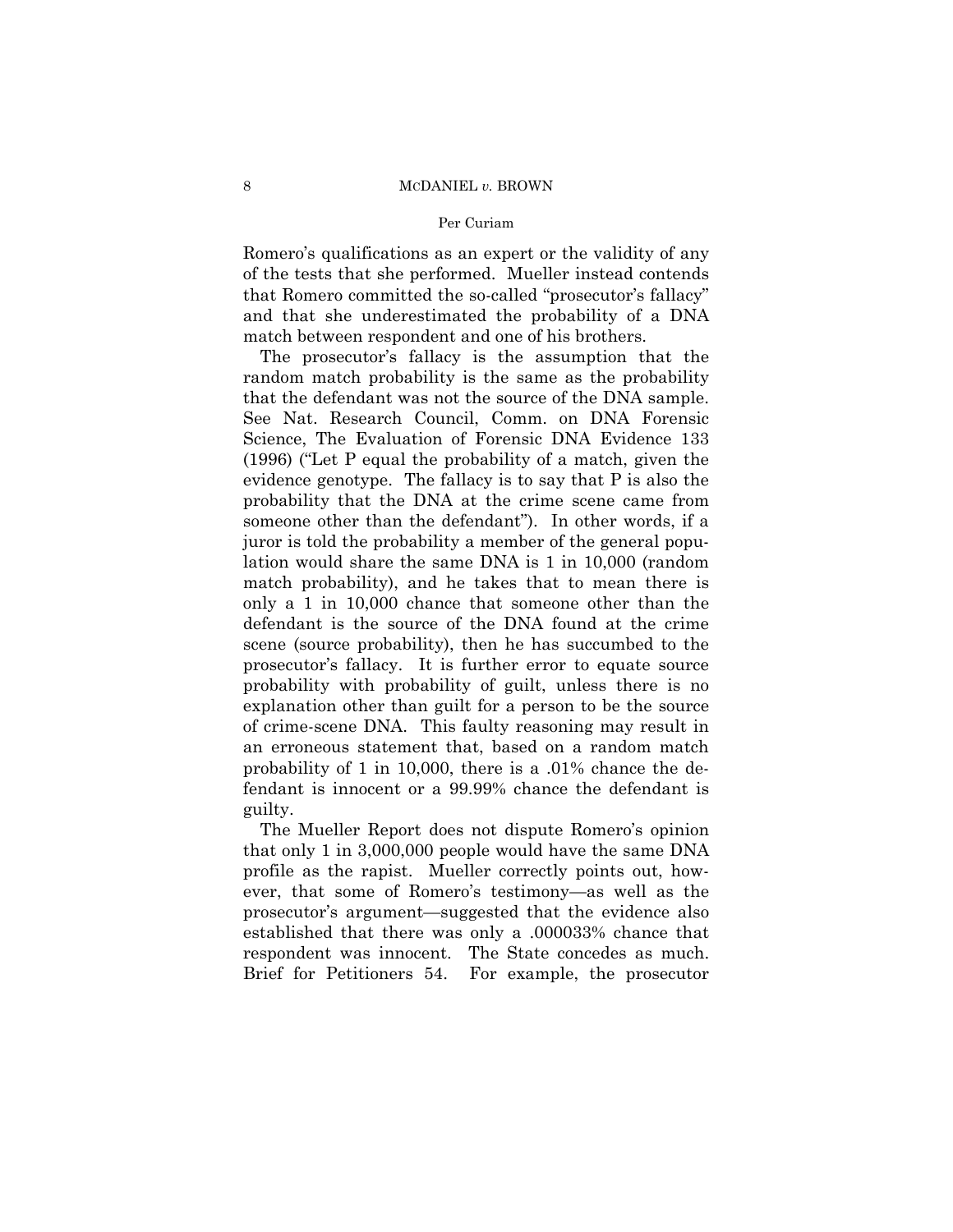argued at closing the jury could be "99.999967 percent sure" in this case. App. 730. And when the prosecutor asked Romero, in a classic example of erroneously equating source probability with random match probability, whether "it [would] be fair to say . . . that the chances that the DNA found in the panties—the semen in the panties and the blood sample, the likelihood that it is not Troy Brown would be .000033," *id.,* at 460, Romero ultimately agreed that it was "not inaccurate" to state it that way, *id.,* at 461–462.

Looking at Romero's testimony as a whole, though, she also indicated that she was merely accepting the mathematical equivalence between 1 in 3,000,000 and the percentage figure. At the end of the colloquy about percentages, she answered affirmatively the court's question whether the percentage was "the same math just expressed differently." *Id.,* at 462. She pointed out that the probability a brother would match was greater than the random match probability, which also indicated to the jury that the random match probability is not the same as the likelihood that someone other than Troy was the source of the DNA.

The Mueller Report identifies a second error in Romero's testimony: her estimate of the probability that one or more of Troy's brothers' DNA would match. Romero testified there was a 1 in 6,500 (or .02%) probability that one brother would share the same DNA with another. *Id.,* at 469, 472. When asked whether "that change[s] at all with two brothers," she answered no. *Id.,* at 472. According to Mueller, Romero's analysis was misleading in two respects. First, she used an assumption regarding the parents under which siblings have the lowest chance of matching that is biologically possible, but even under this stingy assumption she reported the chance of two brothers matching  $(1 \text{ in } 6,500)$  as much lower than it is  $(1 \text{ in } 1,024)$ under her assumption). Second, using the assumptions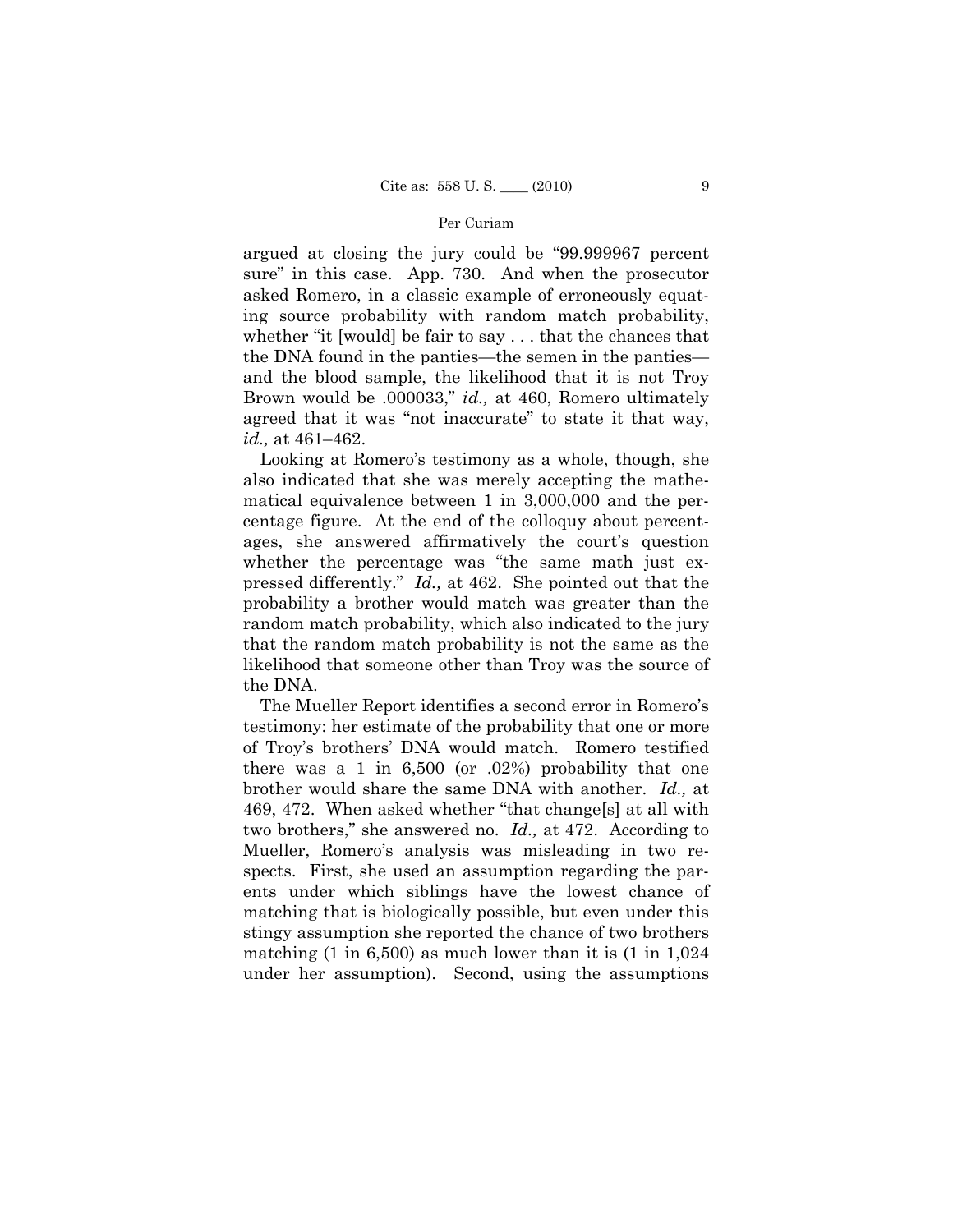### Per Curiam

Mueller finds more appropriate, the probability of a single sibling matching respondent is 1 in 263, the probability that among two brothers one or more would match is 1 in 132, and among four brothers it is 1 in 66. *Id.,* at 1583.

In sum, the two inaccuracies upon which this case turns are testimony equating random match probability with source probability, and an underestimate of the likelihood that one of Troy's brothers would also match the DNA left at the scene.

# III

Although we granted certiorari to review respondent's *Jackson* claim, the parties now agree that the Court of Appeals' resolution of his claim under *Jackson* was in error. See Brief for Respondent 2–3; Reply Brief for Petitioners 1. Indeed, respondent argues the Court of Appeals did not decide his case under *Jackson* at all, but instead resolved the question whether admission of Romero's inaccurate testimony rendered his trial fundamentally unfair and then applied *Jackson* to determine whether that error was harmless.

Although both petitioners and respondent are now aligned on the same side of the questions presented for our review, the case is not moot because "the parties continue to seek different relief" from this Court. *Pacific Bell Telephone Co.* v. *linkLine Communications, Inc.*, 555 U. S. \_\_\_,

\_\_\_ (2009) (slip op., at 6). Respondent primarily argues that we affirm on his proposed alternative ground or remand to the Ninth Circuit for analysis of his due process claim under the standard for harmless error of *Brecht* v. *Abrahamson*, 507 U. S. 619 (1993). The State, on the other hand, asks us to reverse. Respondent and one *amicus* have also suggested that we dismiss the case as improvidently granted, Brief for National Association of Criminal Defense Lawyers as *Amicus Curiae* 27–28, but we think prudential concerns favor our review of the Court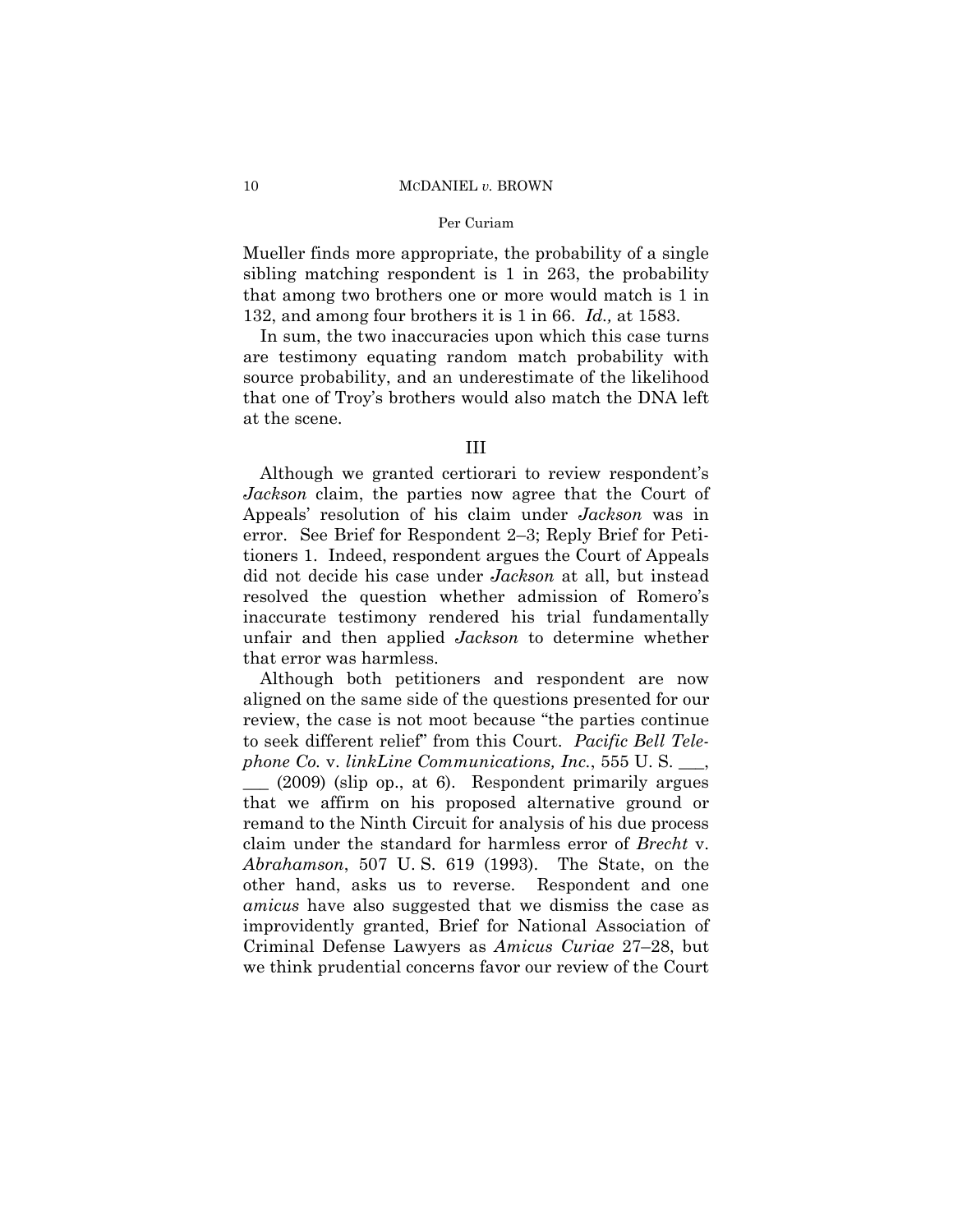of Appeals' application of *Jackson*. Cf. *Pacific Bell*, *supra*, at  $\_\_\$  (slip op., at 7).

Respondent no longer argues it was proper for the District Court to admit the Mueller Report for the purpose of evaluating his *Jackson* claim, Brief for Respondent 35, and concedes the "purpose of a *Jackson* analysis is to determine whether the jury acted in a rational manner in returning a guilty verdict based on the evidence before it, not whether improper evidence violated due process," *id.,*  at 2. There has been no suggestion that the evidence adduced at trial was insufficient to convict unless some of it was excluded. Respondent's concession thus disposes of his *Jackson* claim. The concession is also clearly correct. An "appellate court's reversal for insufficiency of the evidence is in effect a determination that the government's case against the defendant was so lacking that the trial court should have entered a judgment of acquittal." *Lockhart* v. *Nelson*, 488 U. S. 33, 39 (1988). Because reversal for insufficiency of the evidence is equivalent to a judgment of acquittal, such a reversal bars a retrial. See *Burks* v. *United States*, 437 U. S. 1, 18 (1978). To "make the analogy complete" between a reversal for insufficiency of the evidence and the trial court's granting a judgment of acquittal, *Lockhart*, 488 U. S., at 42, "a reviewing court must consider all of the evidence admitted by the trial court," regardless whether that evidence was admitted erroneously, *id.*, at 41.

Respondent therefore correctly concedes that a reviewing court must consider all of the evidence admitted at trial when considering a *Jackson* claim. Even if we set that concession aside, however, and assume that the Court of Appeals could have considered the Mueller Report in the context of a *Jackson* claim, the court made an egregious error in concluding the Nevada Supreme Court's rejection of respondent's insufficiency-of-the-evidence claim "involved an unreasonable application of . . . clearly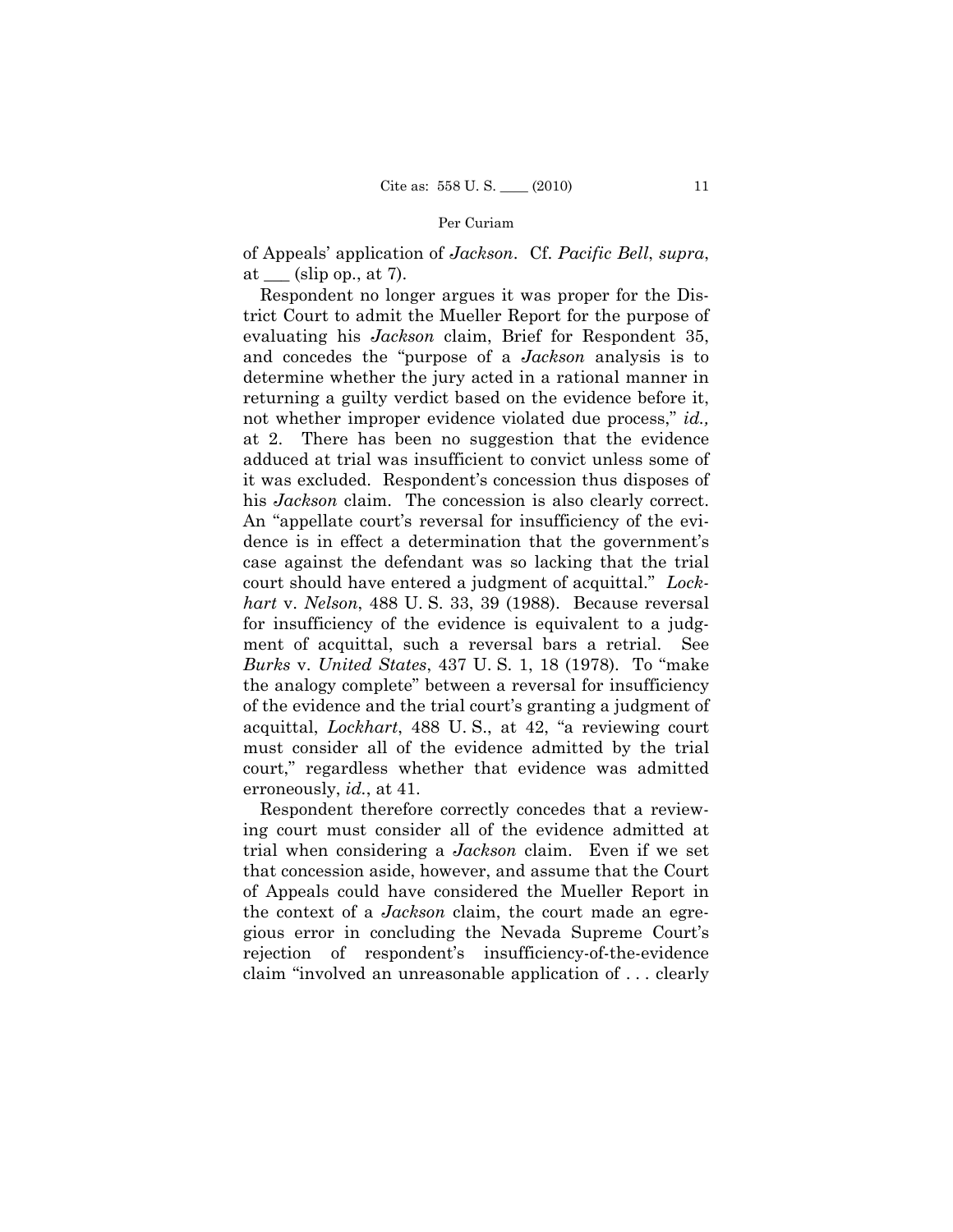established Federal law," 28 U. S. C. §2254(d)(1).4

Even if the Court of Appeals could have considered it, the Mueller Report provided no warrant for entirely excluding the DNA evidence or Romero's testimony from that court's consideration. The Report did not contest that the DNA evidence matched Troy. That DNA evidence remains powerful inculpatory evidence even though the State concedes Romero overstated its probative value by failing to dispel the prosecutor's fallacy. And Mueller's claim that Romero used faulty assumptions and underestimated the probability of a DNA match between brothers indicates that two experts do not agree with one another, not that Romero's estimates were unreliable.<sup>5</sup>

Mueller's opinion that "the chance that among four brothers one or more would match is 1 in 66," App. 1583, is substantially different from Romero's estimate of a 1 in 6,500 chance that one brother would match. But even if Romero's estimate is wrong, our confidence in the jury verdict is not undermined. First, the estimate that is more pertinent to this case is 1 in 132—the probability of a

<sup>4</sup>The Court of Appeals also clearly erred in concluding the Nevada Supreme Court's decision was "contrary to" *Jackson*. The Court of Appeals held the Nevada Supreme Court's decision was "contrary to" *Jackson* because the Nevada court stated a standard that turns on a "reasonable" jury, not a "rational" one, and that assesses whether the jury could have been convinced of a defendant's guilt, rather than whether it could have been convinced of each element of the crime. *Brown* v. *Farwell,* 525 F. 3d 787, 794–795 (CA9 2008). It is of little moment that the Nevada Supreme Court analyzed whether a "reasonable" jury could be convinced of guilt beyond a reasonable doubt, rather than asking whether a "rational" one could be convinced of each element of guilt; a *reasonable* jury could hardly be convinced of guilt unless it found each element satisfied beyond a reasonable doubt. 5The State has called our attention to cases in which courts have

criticized opinions rendered by Professor Mueller in the past. See Brief for Petitioners 53–54. We need not pass on the relative credibility of the two experts because even assuming that Mueller's estimate is correct, respondent's claim fails.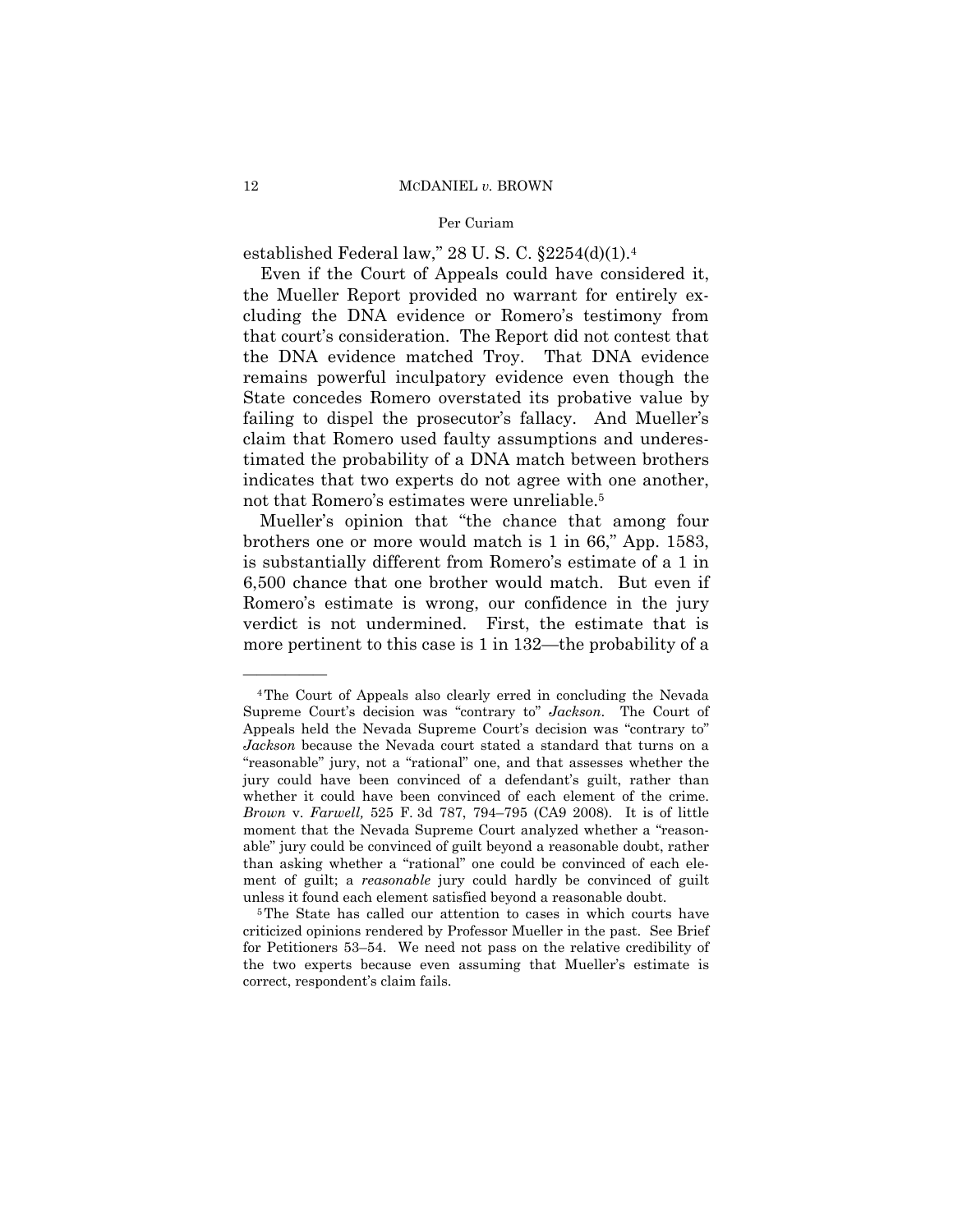match among two brothers—because two of Troy's four brothers lived in Utah. Second, although Jane Doe mentioned Trent as her assailant, and Travis lived in a nearby trailer, the evidence indicates that both (unlike Troy) were sober and went to bed early on the night of the crime. Even under Mueller's odds, a rational jury could consider the DNA evidence to be powerful evidence of guilt.

Furthermore, the Court of Appeals' discussion of the non-DNA evidence departed from the deferential review that *Jackson* and §2254(d)(1) demand. A federal habeas court can only set aside a state-court decision as "an unreasonable application of . . . clearly established Federal law,"  $\S 2254(d)(1)$ , if the state court's application of that law is "objectively unreasonable," *Williams* v. *Taylor*, 529 U. S. 362, 409 (2000). And *Jackson* requires a reviewing court to review the evidence "in the light most favorable to the prosecution." 443 U. S., at 319. Expressed more fully, this means a reviewing court "faced with a record of historical facts that supports conflicting inferences must presume—even if it does not affirmatively appear in the record—that the trier of fact resolved any such conflicts in favor of the prosecution, and must defer to that resolution." *Id.*, at 326; see also *Schlup* v. *Delo*, 513 U. S. 298, 330 (1995) ("The *Jackson* standard . . . looks to whether there is sufficient evidence which, if credited, could support the conviction"). The Court of Appeals acknowledged that it must review the evidence in the light most favorable to the prosecution, but the court's recitation of inconsistencies in the testimony shows it failed to do that.

For example, the court highlights conflicting testimony regarding when Troy left the Peacock. 525 F. 3d, at 797. It is true that if a juror were to accept the testimony of one bartender that Troy left the bar at 1:30 a.m., then Troy would have left the bar after the attack occurred. Yet the jury could have credited a different bartender's testimony that Troy left the Peacock at around 12:15 a.m. Resolving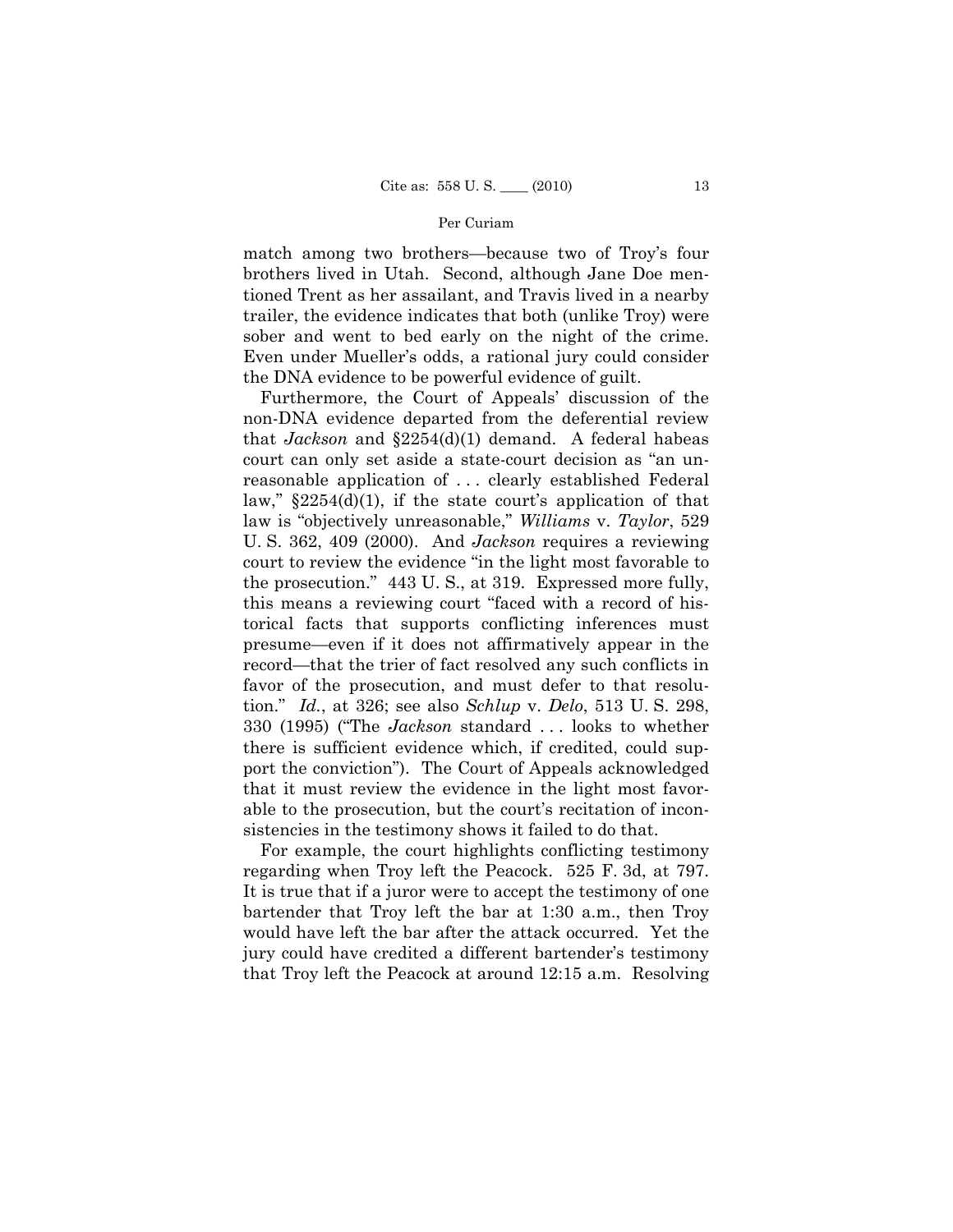## Per Curiam

the conflict in favor of the prosecution, the jury must have found that Troy left the bar in time to be the assailant. It is undisputed that Troy washed his clothes immediately upon returning home. The court notes this is "plausibly consistent with him being the assailant" but also that he provided an alternative reason for washing his clothes. *Ibid.* Viewed in the light most favorable to the prosecution, the evidence supports an inference that Troy washed the clothes immediately to clean blood from them.

To be sure, the court's *Jackson* analysis relied substantially upon a concession made by the State in state postconviction proceedings that "absent the DNA findings, there was insufficient evidence to convict [Troy] of the crime." App. 1180. But that concession posited a situation in which there was no DNA evidence at all, $6$  not a situation in which some pieces of testimony regarding the DNA evidence were called into question. In sum, the Court of Appeals' analysis failed to preserve "the factfinder's role as weigher of the evidence" by reviewing "*all of the evidence*  . . . in the light most favorable to the prosecution," *Jackson*, *supra*, at 319, and it further erred in finding that the Nevada Supreme Court's resolution of the *Jackson* claim was objectively unreasonable.

# IV

 Resolution of the *Jackson* claim does not end our consideration of this case because respondent asks us to affirm on an alternative ground. He contends the two errors "in describing the statistical meaning" of the DNA evidence rendered his trial fundamentally unfair and denied him

<sup>&</sup>lt;sup>6</sup>The concession was made in the context of proceedings in which respondent argued that competent counsel would have objected to the admissibility of the DNA evidence on a number of grounds—including Romero's qualifications, chain-of-custody problems, and failure to follow the proper testing protocol—and might have successfully excluded the DNA evidence altogether. See App. 1099–1100.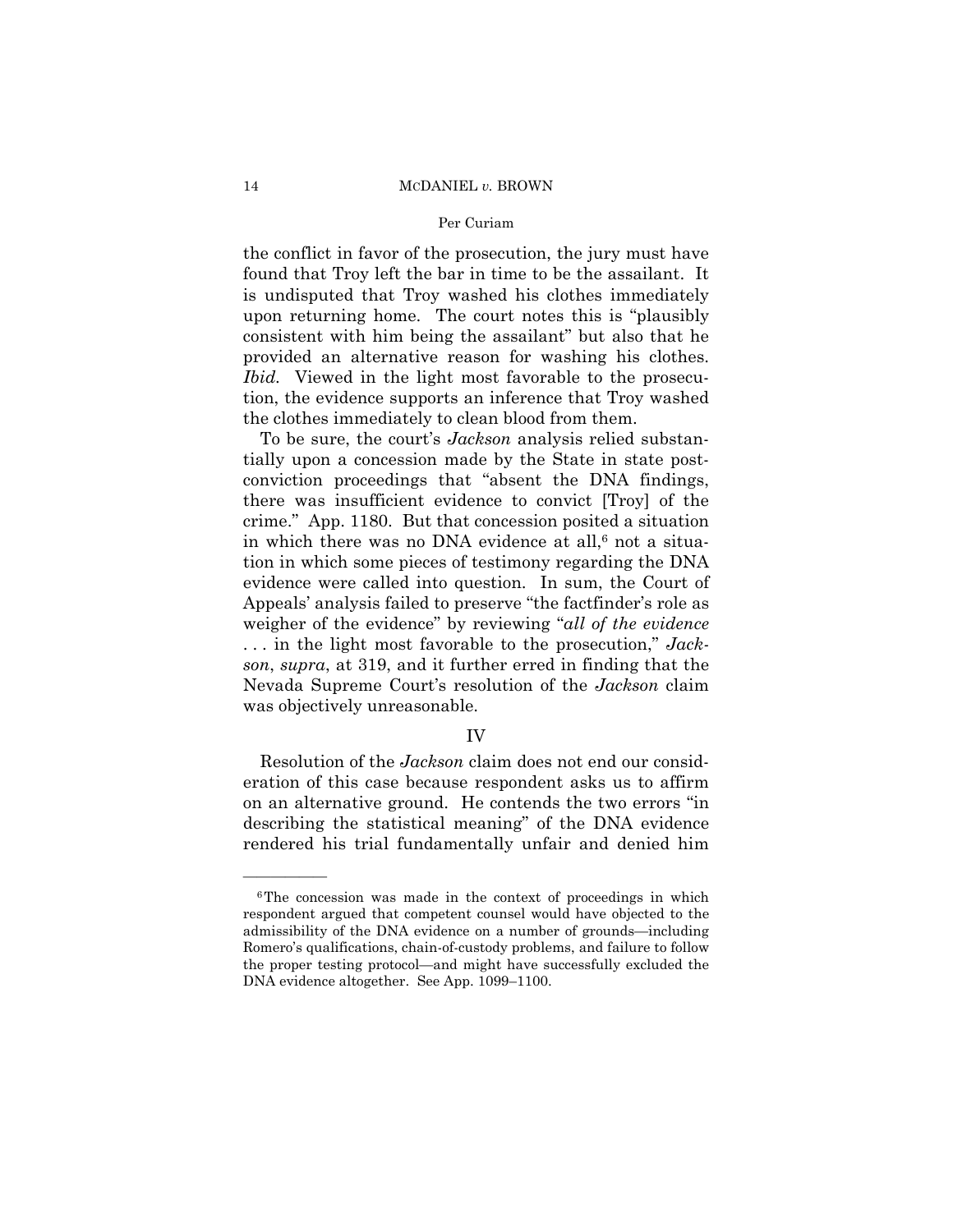due process of law. Brief for Respondent 4. Because the Ninth Circuit held that "the admission of Romero's unreliable and misleading testimony violated [respondent's] due process rights," 525 F. 3d, at 797, and in respondent's view merely applied *Jackson* (erroneously) to determine whether that error was harmless, he asks us to affirm the judgment below on the basis of what he calls his "DNA due process" claim, Brief for Respondent 35.

As respondent acknowledges, in order to prevail on this claim, he would have to show that the state court's adjudication of the claim was "contrary to, or involved an unreasonable application of, clearly established Federal law." 28 U. S. C. §2254(d)(1). The clearly established law he points us to is *Manson* v. *Brathwaite*, 432 U. S. 98, 114 (1977), in which we held that when the police have used a suggestive eyewitness identification procedure, "reliability is the linchpin in determining" whether an eyewitness identification may be admissible, with reliability determined according to factors set out in *Neil* v. *Biggers*, 409 U. S. 188 (1972). Respondent argues that the admission of the inaccurate DNA testimony violated *Brathwaite* because the testimony was "identification testimony," 432 U. S., at 114, was "unnecessarily suggestive," *id*., at 113, and was unreliable.

Respondent has forfeited this claim, which he makes for the very first time in his brief on the merits in this Court. Respondent did not present his new "DNA due process" claim in his federal habeas petition, but instead consistently argued that Romero's testimony should be excluded from the *Jackson* analysis simply because it was "unreliable" and that the due process violation occurred because the remaining evidence was insufficient to convict. See App. to Pet. for Cert. 157a ("[Respondent] asserts . . . that the DNA evidence was unreliable and should not have been admitted at his trial. If so, then, . . . the state presented insufficient evidence at trial to prove [respondent]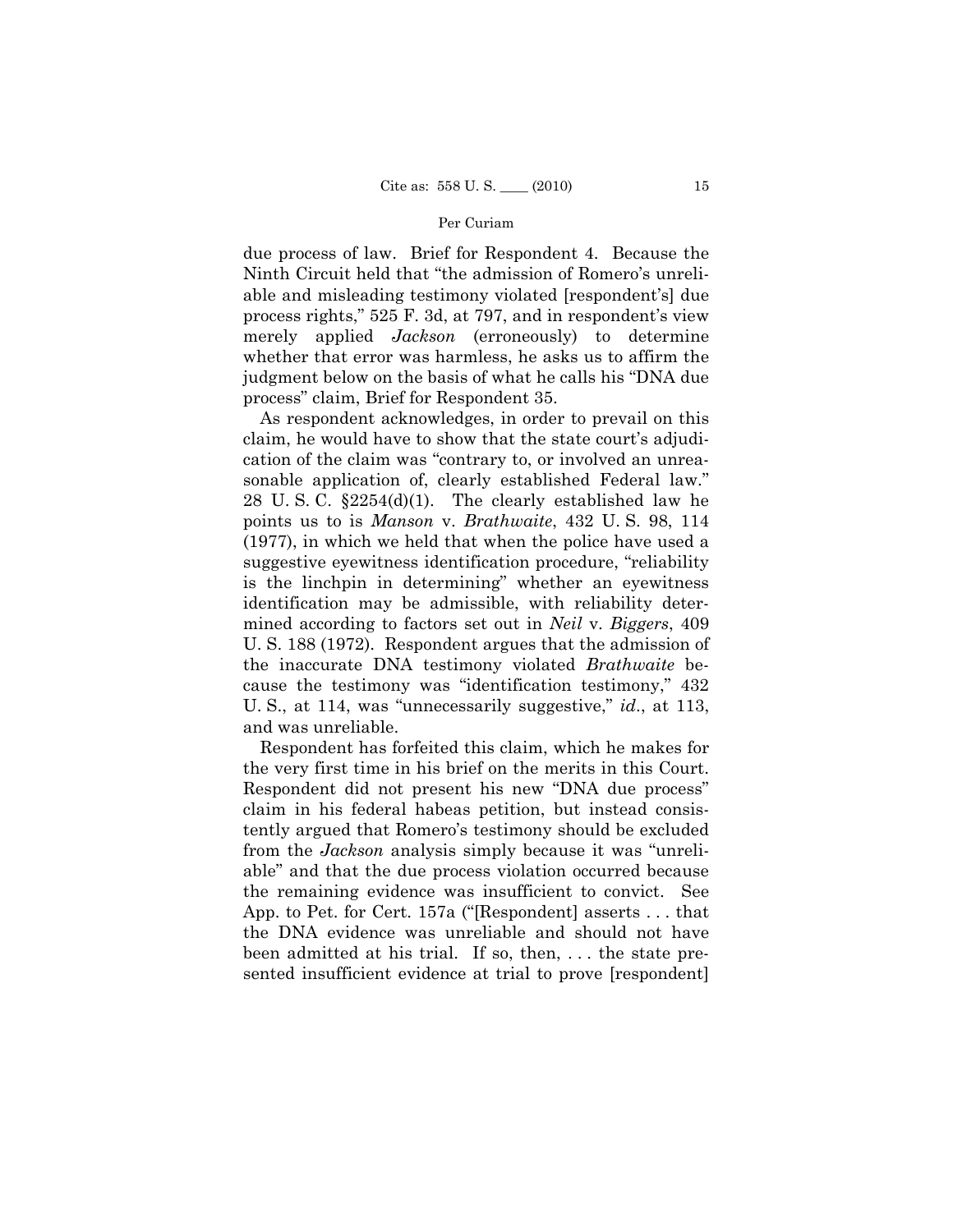### Per Curiam

guilty"). In the Ninth Circuit, too, respondent presented only his *Jackson* claim,7 and it is, at the least, unclear whether respondent presented his newly minted due process claim in the state courts.8 Recognizing that his *Jackson* claim cannot prevail, respondent tries to rewrite his federal habeas petition. His attempt comes too late, however, and he cannot now start over.

# \* \* \*

We have stated before that "DNA testing can provide powerful new evidence unlike anything known before." *District Attorney's Office for Third Judicial Dist.* v. *Osborne*, 557 U.S. \_\_, \_\_ (2009) (slip op., at 8). Given the persuasiveness of such evidence in the eyes of the jury, it is important that it be presented in a fair and reliable manner. The State acknowledges that Romero committed the prosecutor's fallacy, Brief for Petitioners 54, and the Mueller Report suggests that Romero's testimony may have been inaccurate regarding the likelihood of a match with one of respondent's brothers. Regardless, ample

<sup>7</sup>The Court of Appeals did reason that Romero's testimony must be excluded from the *Jackson* analysis on due process grounds. 525 F. 3d, at 797. But that decision was inextricably intertwined with the claim respondent did make in his federal habeas petition under *Jackson*. It is clear the Ninth Circuit was never asked to consider—and did not pass upon—the question whether the Nevada Supreme Court entered a decision on direct appeal that was contrary to or an unreasonable application of *Manson* v. *Brathwaite,* 432 U. S. 98 (1977), or any other clearly established law regarding due process other than *Jackson*. 8The State contends the claim is either not exhausted or procedurally

defaulted. The State has objected from the beginning that respondent did not raise a due process claim regarding the reliability of the DNA evidence in state court. See App. to Pet. for Cert. 182a–183a. Respondent consistently answered the State's exhaustion objection by arguing he presented his *Jackson* claim in the Nevada Supreme Court. See App. 1521–1526. The Ninth Circuit held respondent exhausted his *insufficiency* claim. 525 F. 3d, at 793. The court had no occasion to consider whether respondent exhausted any due process claim other than his *Jackson* claim.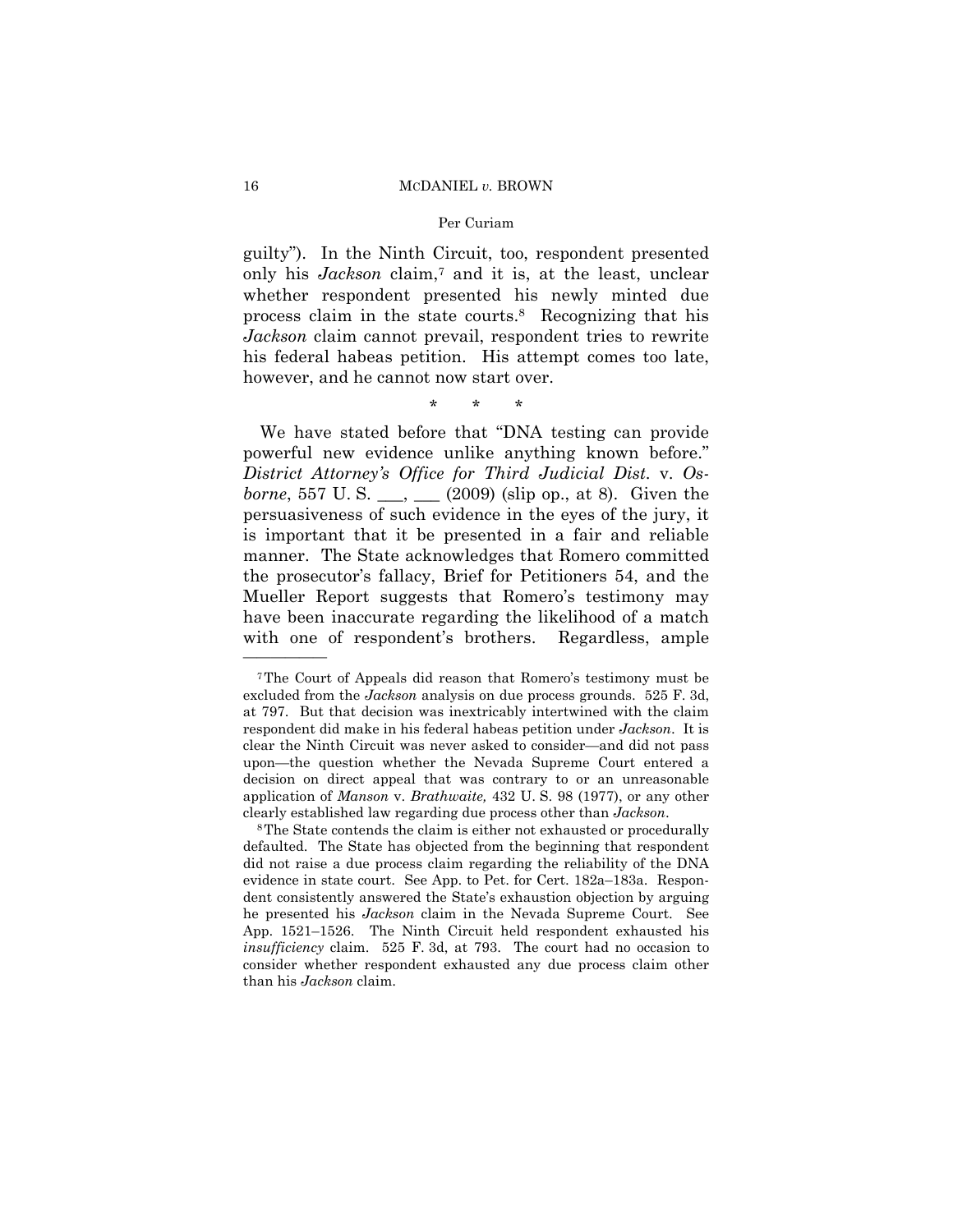DNA and non-DNA evidence in the record adduced at trial supported the jury's guilty verdict under *Jackson*, and we reject respondent's last minute attempt to recast his claim under *Brathwaite*. The Court of Appeals did not consider, however, the ineffective-assistance claims on which the District Court also granted respondent habeas relief. Accordingly, the judgment of the Court of Appeals is reversed, and the case is remanded for further proceedings consistent with this opinion.

*It is so ordered.*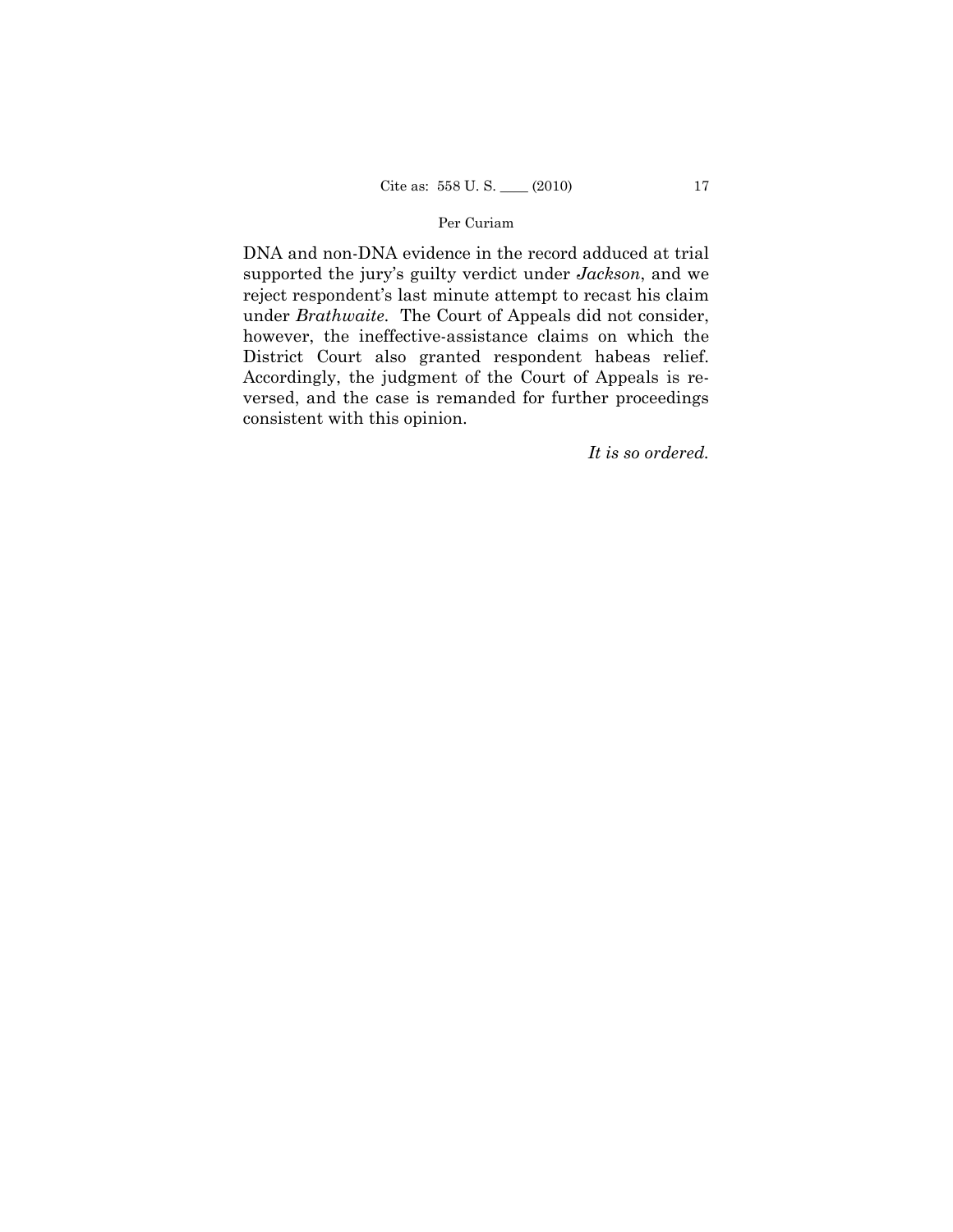THOMAS, J., concurring

# $\frac{1}{2}$  , where  $\frac{1}{2}$ **SUPREME COURT OF THE UNITED STATES**

## $\frac{1}{2}$  ,  $\frac{1}{2}$  ,  $\frac{1}{2}$  ,  $\frac{1}{2}$  ,  $\frac{1}{2}$  ,  $\frac{1}{2}$ No. 08–559

# E. K. MCDANIEL, WARDEN, ET AL., PETITIONERS *v.* TROY BROWN

# ON WRIT OF CERTIORARI TO THE UNITED STATES COURT OF APPEALS FOR THE NINTH CIRCUIT

[January 11, 2010]

 JUSTICE THOMAS, with whom JUSTICE SCALIA joins, concurring.

I join the *per curiam* because it correctly holds that the Ninth Circuit erred in departing from *Jackson'*s mandate that a federal habeas court confine its sufficiency-of-theevidence analysis to "the evidence adduced at trial" and, specifically, to "all of the evidence admitted by the trial court.'" *Ante*, at 11 (quoting *Lockhart* v. *Nelson*, 488 U. S. 33, 41 (1988)); see *Jackson* v. *Virginia*, 443 U. S. 307 (1979). I write separately because I disagree with the Court's decision to complicate its analysis with an extensive discussion of the Mueller Report. See *ante*, at 7–13. Defense counsel commissioned that report 11 years after respondent's trial. See *ante*, at 1. Accordingly, the report's attacks on the State's DNA testimony were not part of the trial evidence and have no place in the *Jackson*  inquiry. See *Jackson*, *supra*, at 318; *Lockhart*, *supra*, at 40–42. That is all we need or should say about the report in deciding this case.

The Court's opinion demonstrates as much. The Court's lengthy discussion of the Mueller Report, see *ante*, at 7– 10, is merely a predicate to asserting that "even if" the Court of Appeals could have considered the report in its *Jackson* analysis, the report "provided no warrant for entirely excluding the DNA evidence or Romero's testi-